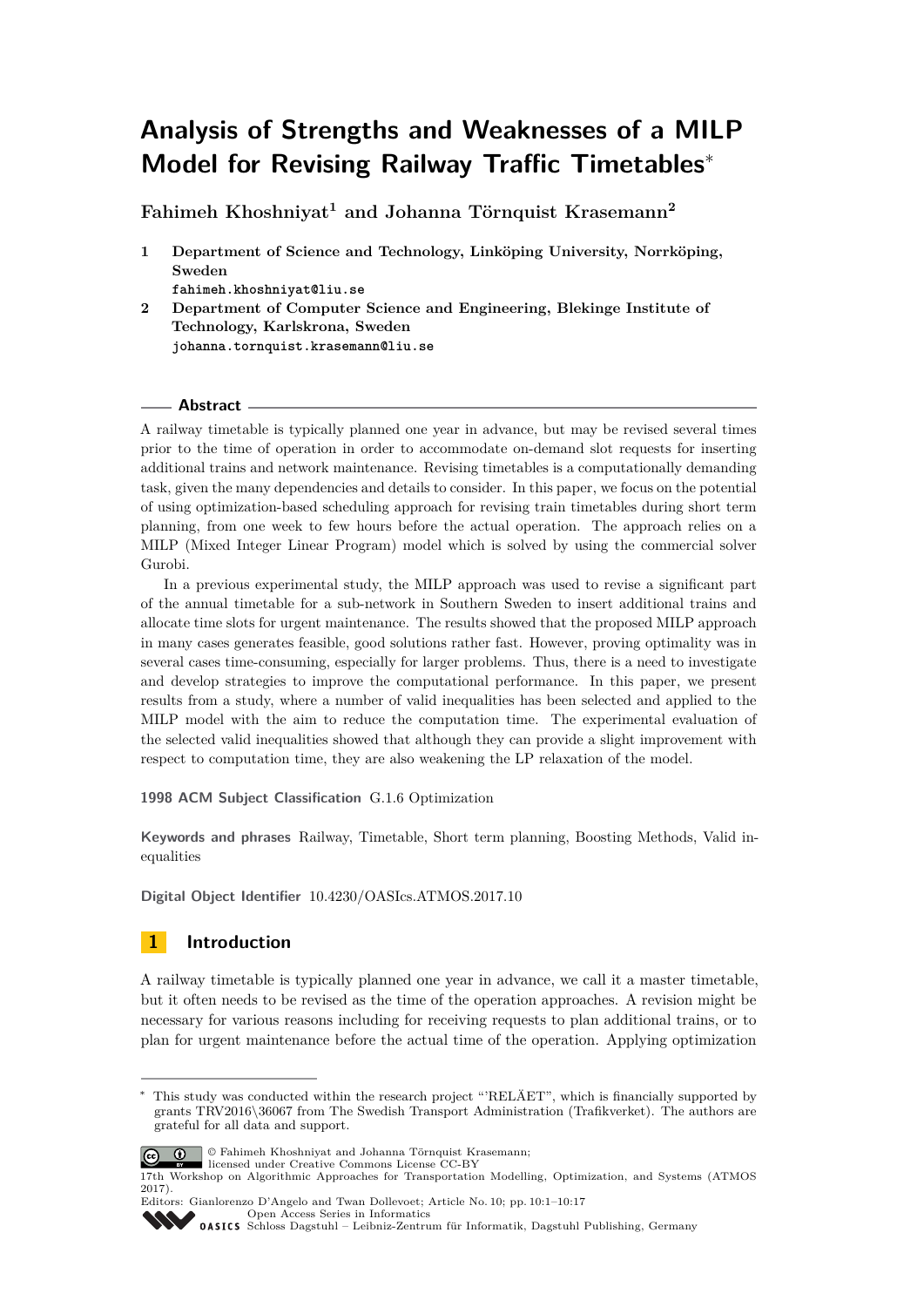### **10:2 Analysis of a MILP Model for Revising Railway Timetables**

methods for revising timetables can be very beneficial especially in highly utilized networks. However, railway timetabling is a complex task and it is almost impossible for human brains to schedule a timetable optimally in dense networks. Hence the need for efficient optimization tools is evident.

A previous study by [\[3\]](#page-12-0) showed that the applied optimization model can be slow when solving large problems including inserting additional trains and allocating slots for urgent maintenance. The results from [\[3\]](#page-12-0) showed that in most of the cases, where at most two trains are inserted simultaneously or a track should be allocated for one hour duration maintenance, a feasible timetable can be found within the first minute of model execution but proving optimality of the solution can be time consuming. For larger problems, i.e. inserting more than two trains simultaneously, or longer durations for track allocation for urgent maintenance, even finding a feasible solution can be challenging. Hence, there is a need to investigate and develop strategies for speeding up the solution process.

The optimization-based approach applied in this paper relies on a MILP (Mixed Integer Linear Programming) formulation which is an extension of a previous event-based model developed by [\[8\]](#page-12-1). This model was, however, developed for real-time rescheduling purposes, but it is applicable for timetable planning wherever there is a master timetable to be considered. This model can be used for planning operational details including explicit order of trains, explicit order of arrivals at stations where simultaneous entrance at the stations is not allowed, explicit track allocation for bidirectional multi track lines and stations, track and platform lengths.

In order to reduce computation time in MILP models, there exist several approaches including reformulating the problem and developing effective search algorithms. In this paper we focus on strengthening the formulation of the current MILP model. We develop, implement and evaluate certain boosting methods inspired by [\[4\]](#page-12-2), [\[10\]](#page-12-3) and [\[7\]](#page-12-4). The boosting methods are focused on generating several types of valid inequalities which are implemented in the MILP formulation. The impact of the selected valid inequalities on model runtime is also studied. MILP models are known to often have weak LP relaxations because of the use of so-called disjunctive big *M* constraints. Therefore we also analyze the impact of the big *M* constraints on our model performance.

The approach has been experimentally applied on various scenarios for Swedish timetable instances. A railway network in the south of Sweden, including Blekinge Kustbana and the Southern main line between Hässleholm and Malmö, has been selected for the analysis. The master timetable of 2015 is considered. In our experiments we have used the commercial solver Gurobi to solve the problems.

To summarize, the research presented in this paper aims to: i) develop and apply valid inequalities for our MILP model and assess their impact on model performance, ii) analyze the impact of having big *M* constraints on model performance.

In the remainder of this paper in Section 2, we describe our MILP model which we call the basic model in the rest of the paper. In Section 3, a summary of related previous work is presented. In Section 4, the selected boosting methods are explained. In Section 5, details of the problems and scenarios are presented. Section 6 holds the results and Section 7 summarizes the conclusions and outlines the future research. The full model is presented in Appendix [A.](#page-13-0)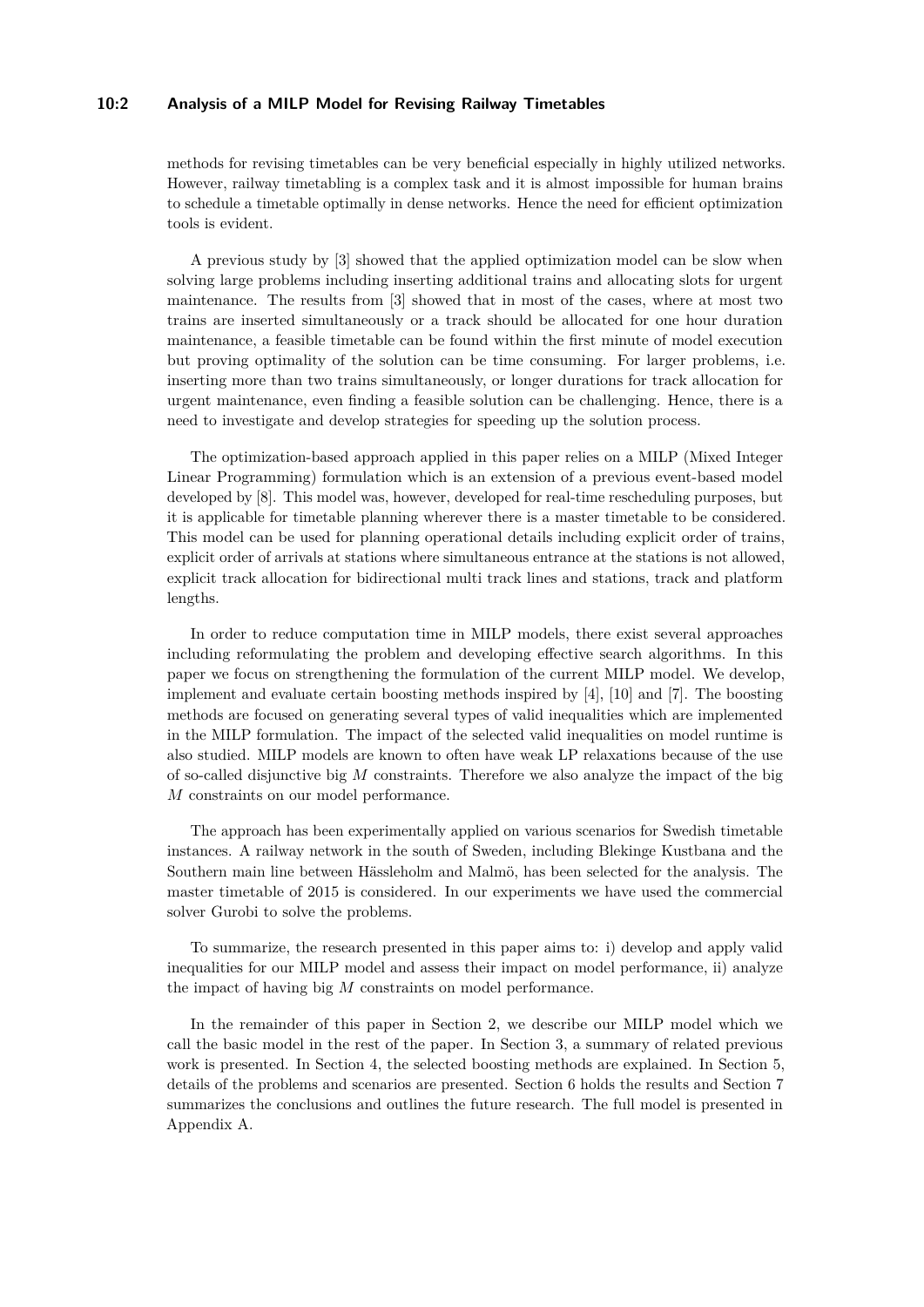# **2 Basic model**

We consider a MILP model based on the model presented in [\[9\]](#page-12-5). The model is further extended in [\[3\]](#page-12-0) to solve certain timetabling problems which are also addressed in this study.

### **2.1 General description**

In the proposed model, the train traffic is modelled as a set of train events to be allocated to slots on the available track resources. An event represents a train  $i$  passing a section  $j$  while occupying track *q*. We distinguish between train event *s* and section event *k*. To denote a train involved in the  $k^{th}$  event of section *j*, we write  $i_{(j,k)}$  and we let  $s_{(j,k)}$  denote the corresponding train event. Given a train *i* and its train event *s*, we identify the corresponding section as  $j_{(i,s)}$ . Basically, train and section events are two different representations of the same event.

We denote  $T$  as the set of trains and  $J$  is the set of sections.  $S_i$  refers to the ordered set of events for train  $i \in T$ , it contains all the section numbers traversed by train *i*.  $K_i$  refers to the ordered set of events for section  $j \in J$ , it contains all the train numbers that pass section *j*.  $C_j$  refers to the number of tracks at each section *j*, while  $q_{(i,s)}$  specifies the track number assigned to train *i* at train event *s*.

Each train event *s*, related to train *i*, has two continuous variables, one for the start time  $t^{B}_{(i,s)}$  and one for the end time  $t^{E}_{(i,s)}$  of the event and one binary variable  $x_{(i,s,q)}$  which takes value of one if track *q* is allocated for train event *s*. Each section event *k*, related to section *j*, has two binary variables for the precedence of trains. In single track lines, the overlap between section events is not allowed, hence there are only two situations allowed after rescheduling: i) either the order of two events is the same as the initial order or ii) the order is changed. A binary variable  $\gamma_{(j,k,v)}$  takes value one if the order between two section events  $k$  and  $k + v$  is the same as the initial order and zero otherwise. The initial order of trains is based on the master timetable. In one section with multiple tracks, events may overlap if they are allocated different tracks, so there is not only a binary choice but multiple alternative choices. In multi-track lines, two section events  $k$  and  $k + v$  either 1) keep their initial order, or 2) switch the order or 3) have time overlap. Hence, a new binary variable  $\lambda_{(j,k,v)}$  is introduced. In multi track lines,  $\lambda_{(j,k,v)}$  takes value zero if the order between two section events  $k$  and  $k + v$  is the same as the initial order and one if the order is swapped. This is elaborated further in Figure [1](#page-3-0) since understanding the concept and relations between these variables is the key to generating some of the valid inequalities analyzed in Section [4.1.](#page-4-0)

We do not allow  $\gamma_{(j,k,v)}$  and  $\lambda_{(j,k,v)}$  take value one simultaneously, therefore we have  $\lambda_{(j,k,v)} + \gamma_{(j,k,v)} \leq 1$  (constraint [26\)](#page-14-0). We also need to make sure that where on the same track, either  $\gamma_{(j,k,v)}$  or  $\lambda_{(j,k,v)}$  takes value one, therefore we have  $x_{(i_{(j,k+v)},s_{(j,k+v)},q_{(i,s)})}$  +  $x_{(i_{(j,k)},s_{(j,k)},q_{(i,s)})} \leq \gamma_{(j,k,v)} + \lambda_{(j,k,v)} + 1$  (constraint [33\)](#page-15-0). By this formulation  $\gamma_{(j,k,v)}$  and  $\lambda_{(i,k,n)}$  both can take value zero simultaneously only when they are not happening on the same track. In this situation the events  $k$  and  $k + v$  can be overlapped. Note that when the events *k* and  $k + v$  do not happen on the same track, either  $\gamma_{(j,k,v)}$  or  $\lambda_{(j,k,v)}$  can take value one or they can both be equal to zero, however, we do not care what value they take when not happening on the same track.

The complete model is presented in Sections A.1-A.4. The basic model covers details including track allocation at stations considering train length and track length, restricting simultaneous train entrances at stations where required and respecting technical minimum headway at sections with multiple block sections.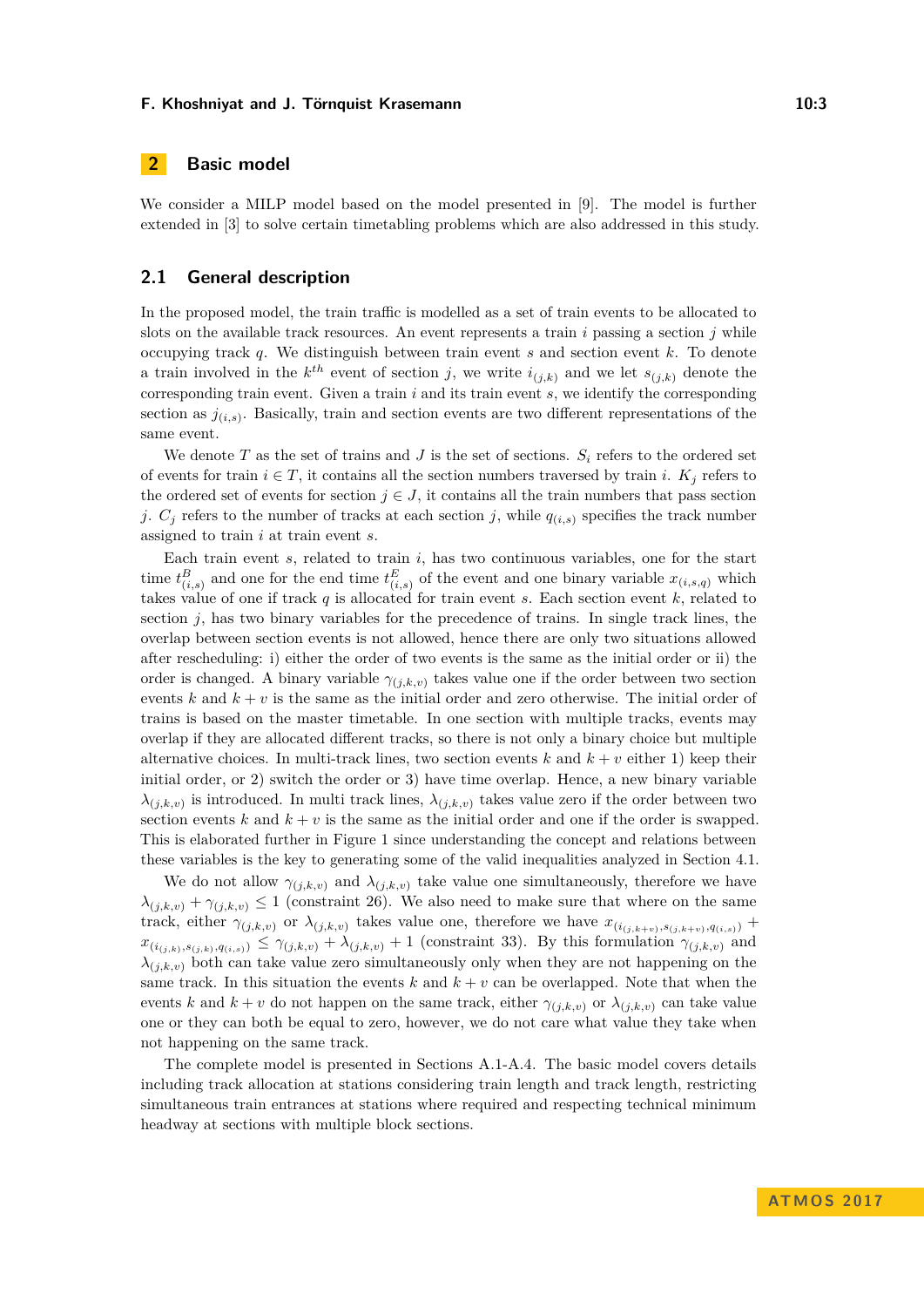#### **10:4 Analysis of a MILP Model for Revising Railway Timetables**

<span id="page-3-0"></span>

The indices (j,k) in  $t^E_{(j,k)}$  and  $t^B_{(j,k+v)}$  correspond to the train events  $s_{(j,k)}$  and  $s_{(j,k+v)}$ 

**Figure 1** Elaborating variables  $\gamma_{(j,k,v)}$  and  $\lambda_{(j,k,v)}$ .

# **2.2 Further extensions**

We focus on solving problems in which a new train is to be inserted in a master timetable or a slot to be allocated in for urgent maintenance. [\[3\]](#page-12-0) further developed the model to insert additional trains, the details are presented in the Appendix, Section A.5. Allocating slots for maintenance can be handled as inserting a virtual train in which the minimum travel time equals to the duration of maintenance.

# **3 Related research**

To improve model runtime one can develop efficient algorithms, e.g. based on heuristics and Lagrangian relaxation. However, before developing algorithms we should first try to strengthen the model formulation. An overview of the studies related to applying different modelling and solving algorithms in railway timetabling problems, can be found in [\[5\]](#page-12-6) and [\[1\]](#page-12-7). Applying Integer Programming (IP) and MILP formulations in general timetabling problems as well as in train timetabling problems are very common. In IP formulations the number of variables and constraints grow rapidly if the precision for time variables changes from minutes to seconds. In train timetabling problems IP formulations have been applied for calculating a timetable in minute precision. However, during short term planning, typically we have a large number of variables and constraints and also the time precision should be in seconds. Hence, the use of IP formulation is less practical and MILP formulations are more common. On the other hand, the LP relaxation of MILP formulations including so-called disjunctive big *M* constraints is known to often be rather weak and solving larger problems with existing powerful commercial MIP solvers can be very difficult and time-consuming. The focus of this research is on reformulation and the reviewed literature here is focused on methods to strengthen MILP formulations.

In [\[4\]](#page-12-2) possible situations that might arise when solving common MIP formulations with state-of-the-art optimization solvers are described and explained. Recommendations on how to analyze the model properties based on the solver output and potential strategies for model improvements, are also presented.

[\[10\]](#page-12-3) also proposed several methods for improving MILP formulations and their runtime.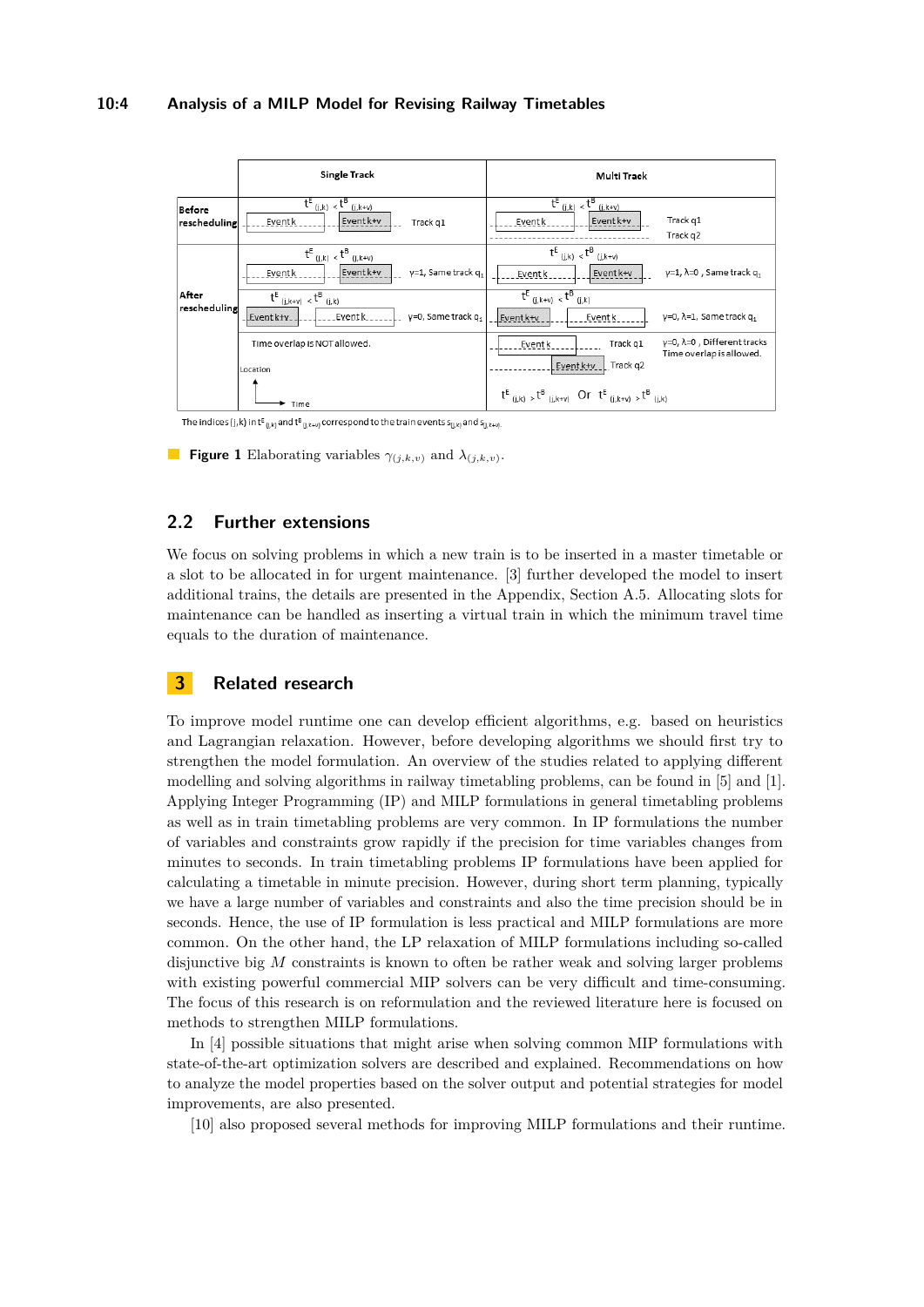Among them, hybrid Big *M* formulation, incremental formulation (effective branching) and large formulations (decomposition) can be mentioned. The hybrid Big *M* formulation is described in more detail in Section [4.2.](#page-5-0)

For a general scheduling problem, [\[6\]](#page-12-8) introduced four different time representations for MILP formulations and proposed the corresponding mathematical formulations for each type of the representations. The proposed time representations are based on defining some priority slots and are as follows: i) if several operations can be done in each priority slot or not, ii) if the overlapping of the operations is allowed or not, and iii) if the start time of the operations are synchronized or iv) fixed. They introduced various valid inequalities based on the structure of the data and the type of the formulation and they focused on generating a matrix for non-priority slots. When translating their method for railway scheduling problems, it is applicable only for single track problems. However it can be developed further for double tracks.

In studies related to railway scheduling, [\[11\]](#page-12-9) applied preprocessing methods to reduced the problem size for routing problems in railway stations in a Dutch network. They also generated some clique inequalities based on the structure of their model. [\[7\]](#page-12-4) studied several boosting methods for their proposed MILP model. They tested ten different methods and their combinations, and studied the runtime of their proposed model. They reported that for all instances except one, their proposed boosting methods did not have a significant effect on model runtime. Their interpretation of the results is that the initial model is already well-formulated and CPLEX branching strategy is already very good for this kind of problem. However, these results are related to the properties of their model and its specific context.

# **4 Testing selected boosting methods**

We focus on evaluating three sets of valid inequalities. Furthermore we analyze the effects of having constraints with big *M*.

### <span id="page-4-0"></span>**4.1 Evaluating selected valid inequalities**

We develop three sets of valid inequalities and evaluate their impact on model runtime. VIE1 is developed based on some logical relations between variables and is model specific. We think that VIE1 can strengthen the bounds since it can remove undesired MIP solutions. VIE2 is based on the idea of having explicit constraints for transitivity relations between the events in the model. VIE2 is inspired by [\[7\]](#page-12-4) since their model structure is similar to ours. However, their presented transitivity valid inequalities need to be developed further to be applicable for our model. VIE3 is also based on a logical relation between different variables. We think that it can improve the model runtime although it cannot remove undesired MIP solutions.

# **4.1.1 Enforcing** *γ* **and** *λ* **to zero when they are not on the same track (VIE1)**

On line sections with multiple tracks  $(C_j \geq 2)$ , non-zero  $\gamma$  and  $\lambda$  are only relevant when their corresponding event is scheduled on the same track. If their corresponding event is not scheduled on the same track then both  $\gamma$  and  $\lambda$  can be set to zero. The following constraints impose that when  $x_{(i_{(j,k+v)},s_{(j,k+v)},q)}$  or  $x_{(i_{(j,k)},s_{(j,k)},q)}$  (only one of them) is equal to one then both  $\gamma$  and  $\lambda$  should equal to zero. For  $j \in J$ ,  $s \in S_i$ ,  $k \in \{1...|K_j|-1\}$ ,  $v \in \{1...|K_j|-k\}$ ,  $q \in$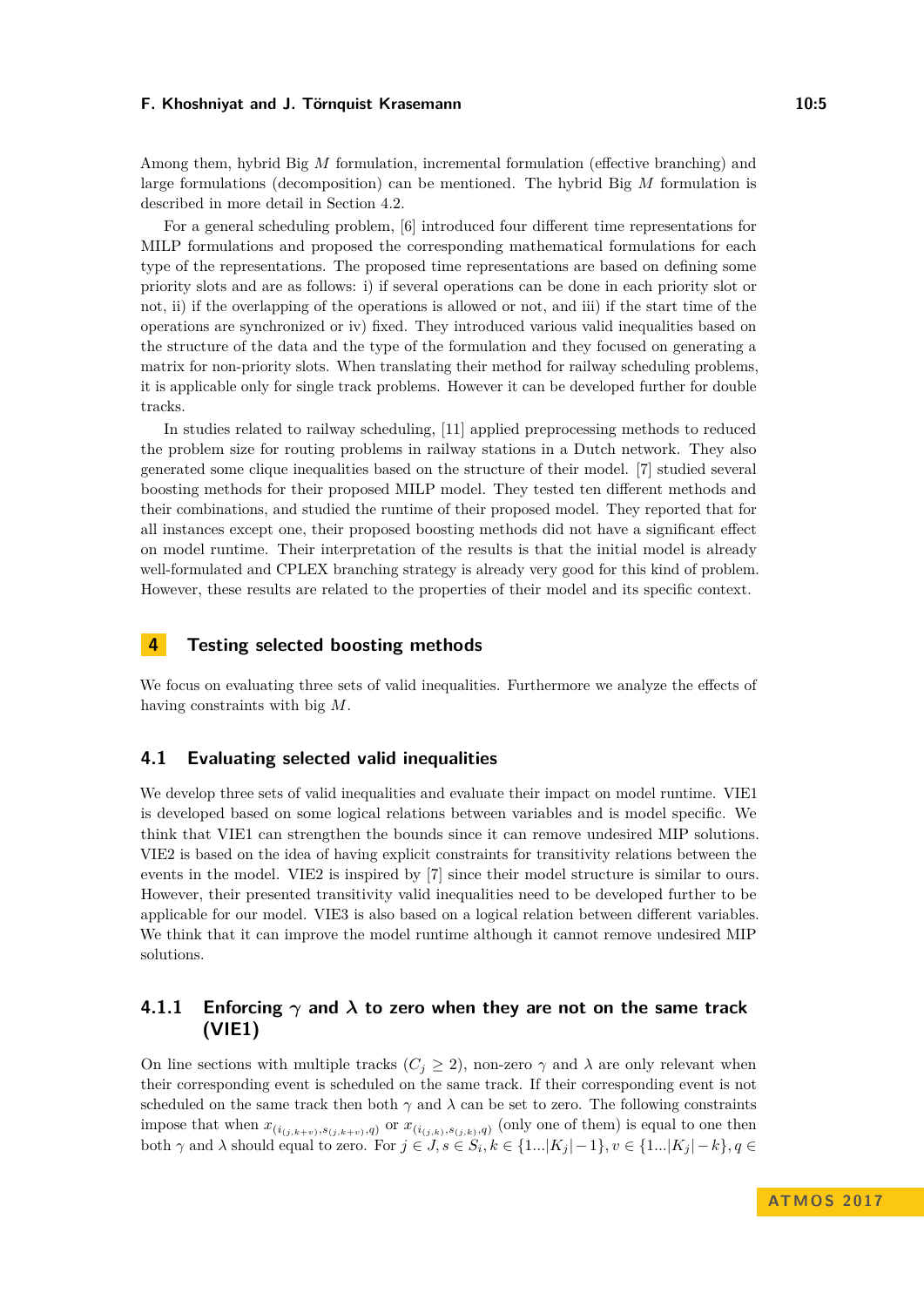#### **10:6 Analysis of a MILP Model for Revising Railway Timetables**

{1*...Cj*}:

$$
x_{(i_{(j,k+v)},s_{(j,k+v)},q)} - x_{(i_{(j,k)},s_{(j,k)},q)} \leq 1 - \gamma_{(j,k,v)} - \lambda_{(j,k,v)}
$$
\n(1)

$$
x_{(i_{(j,k)},s_{(j,k)},q)} - x_{(i_{(j,k+v)},s_{(j,k+v)},q)} \le 1 - \gamma_{(j,k,v)} - \lambda_{(j,k,v)}
$$
\n
$$
(2)
$$

Valid inequalities are commonly defined as constraints which can cut a fractional part of a solution from a relaxed solution and they never cut a MIP solution. On the other hand, valid inequalities VIE1 can cut undesired MIP solutions (they remove those solutions in which variables  $\lambda_{(i,k,v)}$  and  $\gamma_{(i,k,v)}$  take value 1 when events k and  $k+v$  do not happen on the same track), hence they do not fit in the traditional definition of valid inequalities even though they never cut an optimal solution if there is only one unique optimal solution. However, if there are several degenerate optimal solutions, those in which the value of variables  $\lambda_{(i,k,v)}$ and  $\gamma_{(j,k,v)}$  is one, when not on the same track, will be cut.

# **4.1.2 Transitivity (VIE2)**

The second set of valid inequalities are inspired from a study done by [\[7\]](#page-12-4). These valid inequalities enforce the implicit relations between events in an explicit way. Given three successive events on the same track, this set of valid inequalities imposes that if  $\lambda_{(j,k,1)}$ between the first event and the second event is 1 and also  $\lambda_{(j,k+1,1)}$  between second event and third event is 1 then the  $\lambda_{(j,k,2)}$  between the first event and the third event should also be 1. The same relation is relevant for  $\gamma$  as well.

In single track sections  $(C_j = 1)$ , for  $j \in J$ ,  $s \in S_i$ ,  $k \in \{1...|K_j|-2\}$ :

<span id="page-5-2"></span><span id="page-5-1"></span>
$$
\gamma_{(j,k,1)} + \gamma_{(j,k+1,1)} \le 1 + \gamma_{(j,k,2)} \tag{3}
$$

$$
2 - \gamma_{(j,k,1)} - \gamma_{(j,k+1,1)} \le 2 - \gamma_{(j,k,2)} \tag{4}
$$

In multiple tracks sections  $(C_j \geq 2)$ , for  $j \in J$ ,  $s \in S_i$ ,  $k \in \{1...|K_j|-2\}$ :

$$
\lambda_{(j,k,1)} + \lambda_{(j,k+1,1)} \le 1 + \lambda_{(j,k,2)}\,,\tag{5}
$$

$$
\gamma_{(j,k,1)} + \gamma_{(j,k+1,1)} \le 1 + \gamma_{(j,k,2)}.
$$
\n(6)

As explained before, in the basic model  $\gamma_{(j,k,v)}$  and  $\lambda_{(j,k,v)}$  can take value of one even though events  $k$  and  $k + v$  are not happening on the same track, in these cases the above valid inequalities can cut an undesirable MIP solution and are not cutting only fractional parts of a relaxed solution.

# **4.1.3 Balance between number of section events and track occupancy (VIE3)**

The third set of valid inequalities emphasizes that the sum of track occupancy  $(x_{(i,s,q)})$  over all track events  $(k)$  and all tracks  $(q)$  in each section  $(j)$  equals to the number of section events ( $|K_i|$ ). These constraints only apply to sections with multiple tracks ( $C_i \geq 2$ ).

$$
\sum_{q=1}^{C_{j_{(i,s)}}} \sum_{k=1}^{|K_j|} x_{(i_{(j,k)}, s_{(j,k)}, q)} = |K_j| \qquad , \qquad j \in J.
$$
\n(7)

### <span id="page-5-0"></span>**4.2 Hybrid Big** *M*

This method is inspired by [\[10\]](#page-12-3). Basically for each big *M* constraint we attempt to find the smallest value for *M* which is sufficiently large. In [\[10\]](#page-12-3) it is referred to as sharp *M*. We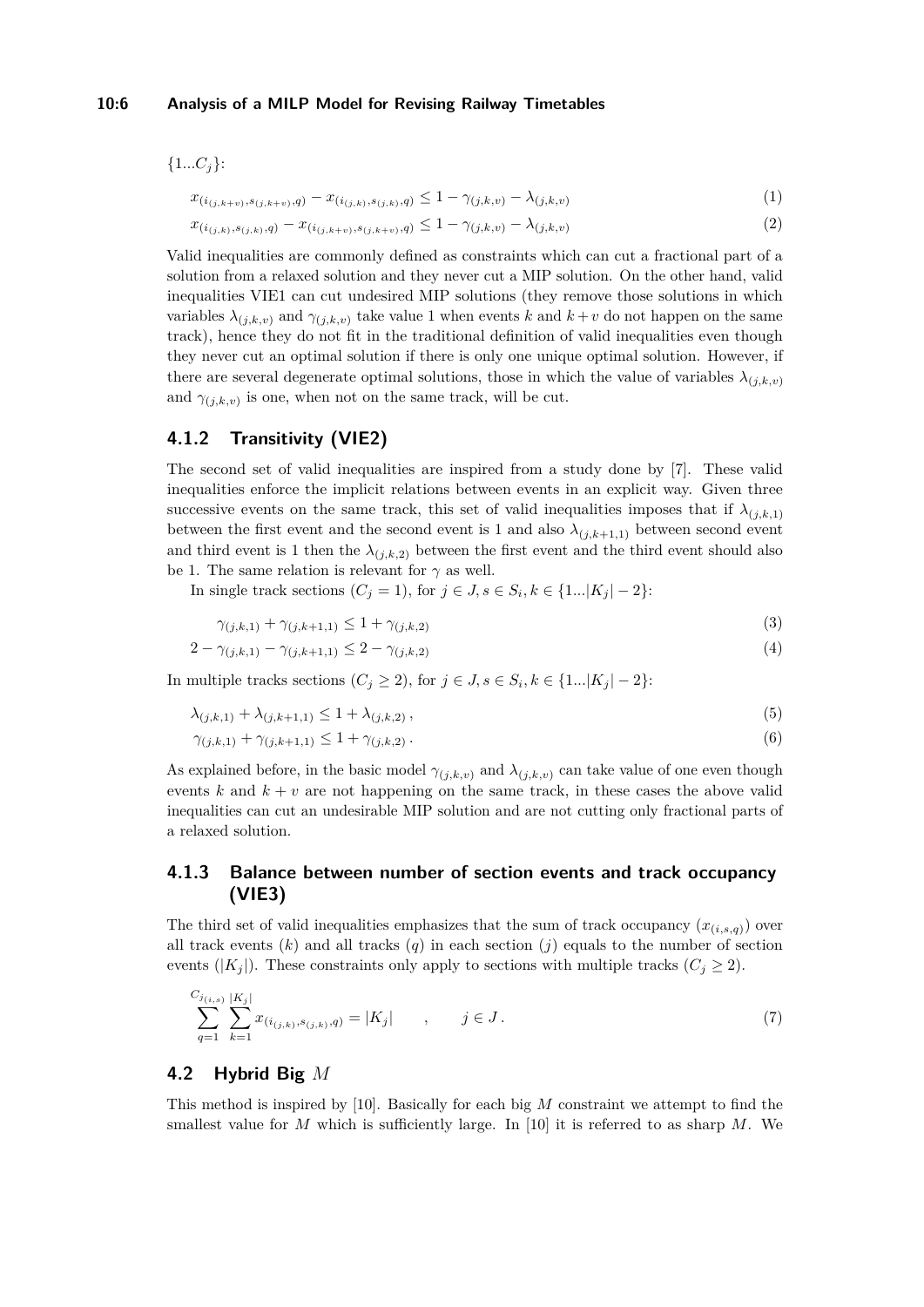<span id="page-6-0"></span>

**Figure 2** Location of the case study (red line).

categorize constraints by analyzing their left hand side. According to [\[10\]](#page-12-3), those constraints that have similar left hand side can take the same value for big *M*. In the basic model the value of *M* is  $24 * 60 * 60 = 86400$  seconds, since the time window in our tested problems is always shorter than 24 hours. For testing the impact of having hybrid  $M$ , we define six categories for big *M*. In each category the value of the big *M* varies per section j. Category 1 includes equation [23.](#page-14-1) Category 2 includes equations [24](#page-14-2) and [25.](#page-14-3) Category 3 includes equations [27](#page-14-4) and [34.](#page-15-1) Category 4 includes equation [28.](#page-15-2) Category 5 includes equations [29](#page-15-3) and [35](#page-15-4) and category 6 includes equation [30.](#page-15-5) We take the sharp *M* values from the obtained optimal solutions when applying the basic model and we solve the problems again and compare the model performance.

# <span id="page-6-1"></span>**5 The studied corridor and timetable instances**

The experiments are performed on a timetable instance from Sweden. The timetable instance is extracted from the corridor Karlskrona to Malmö, see Figure [2.](#page-6-0) A part of the line is single track (from Karlskrona to Hässleholm) and the other part of the line is double track (from Hässleholm to Malmö). The instance is a time window between 16:00 and 23:00 on October 15, 2015. The selected corridor consists of 85 stations. The published daily timetables from Swedish Transport Administrations (Trafikverket) are not always completely feasible and may contain minor violations depending on how e.g. minimum headway values are applied. The selected timetable instance has therefore been calibrated prior to our experiments, in order to ensure feasibility under the assumptions we have made. The studied corridor is highly utilized. The total number of trains running within the time window  $(16:00-23:00)$  in the studied network is 295. The peak hours happen between 18:00-20:00 with 27 trains run per track.

### **5.1 Problem types and scenarios**

We test the selected boosting methods on three types of problems:

 $\blacksquare$  Inserting one single train: We select 6 additional trains to be inserted in a master timetable. The selected trains have different minimum travel times, they run on different parts of the corridor and in different directions. We generate random insertion time for each additional train. The random insertion time is the departure time from the first section. Each of the 6 trains are assigned 8 random insertion times which sums to 48 scenarios in total.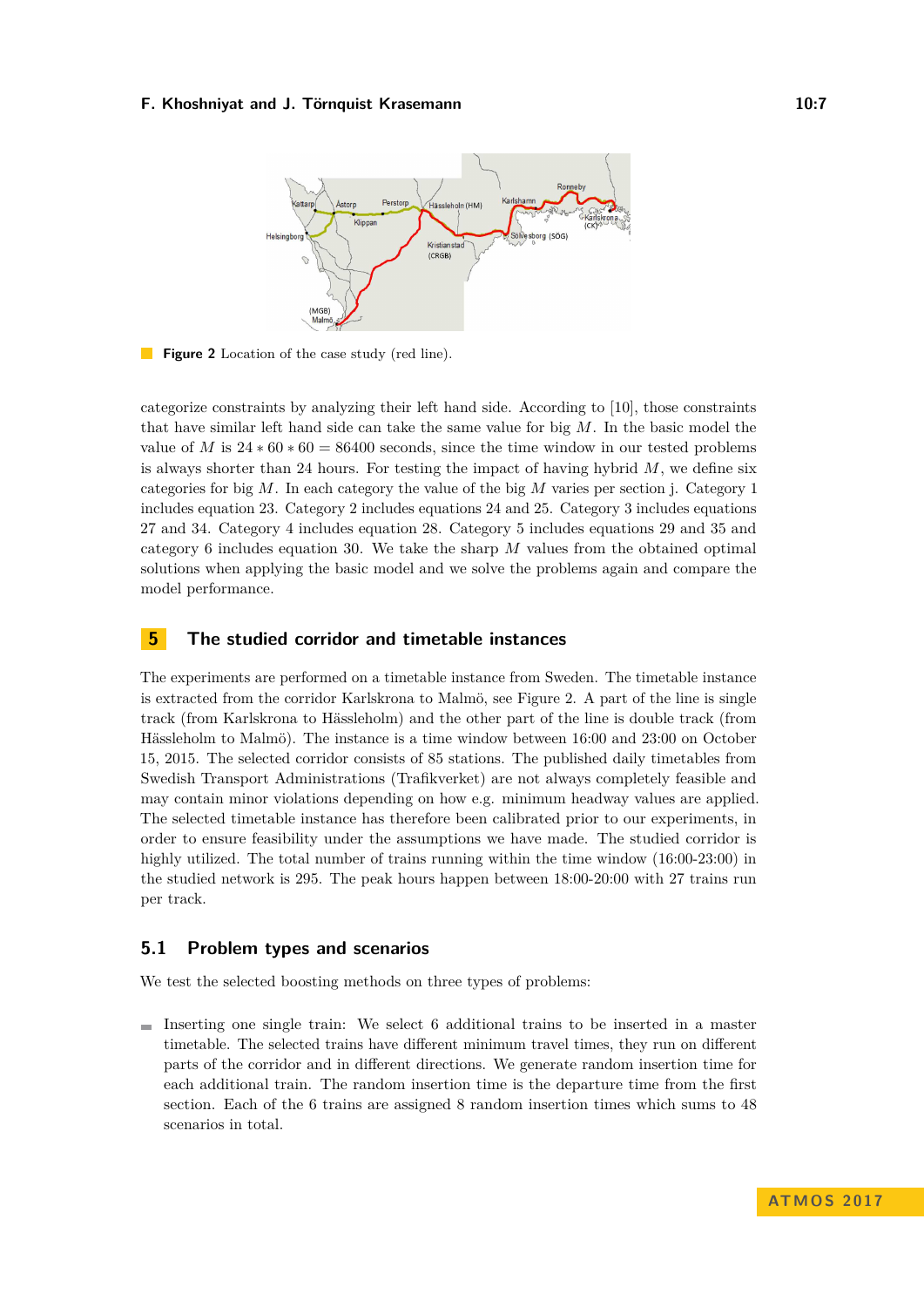### **10:8 Analysis of a MILP Model for Revising Railway Timetables**

- Allocating slots for urgent maintenance, fixed hour, different sections: One hour maintenance between 21:00-22:00 is to be allocated for all line sections with double tracks. This hour is selected since maintenance is preferred to be done after the rush hours. In the studied corridor we have 20 line sections with double tracks that means we have 20 scenarios.
- Allocating slots for urgent maintenance, variable hour, fixed section: For section TÖ-HÖ one hour is randomly selected from the time window (16:00-23:00). To be consistent when comparing the results for maintenance problems, here we test 20 scenarios as well. This section is selected since TÖ-HÖ is located in the middle of the double track segment of the line and has an equally distributed traffic in both direction.

# **6 Results**

This section holds the main results from the studied scenarios described in Section [5.](#page-6-1) The model is implemented in Java and solved using Gurobi 6.5 on a PC i7-5600U at 2.60 GHz, 8 GB of RAM, running with windows 7-64.

# **6.1 Results of the experiments for the selected valid inequalities**

We test the selected valid inequalities on scenarios from all three types of problems. We solve each scenario four times, first with applying the basic model, then applying each of the mentioned valid inequalities. The objective function when inserting a single train is to minimize the time deviation from the master timetable for arrival and departure times for all the train events at all sections, plus total travel time of the additional train, plus track deviations from the master timetable for all trains. However, in the Swedish context, the scheduled departure and arrival times of the existing trains are not to be changed by the infrastructure manager. Furthermore, in our scenarios the assigned tracks for pre-planned stops at stations, should remain unchanged. For the maintenance problems, the objective function is the same as before, but the weight for track deviations is set to 300 (seconds). From a minimization problem perspective, this means that a track change would be equivalent to a 5 minute time deviation for one train. In maintenance problems arrival/departure times and track allocations for the existing trains are flexible.

# **6.1.1 VIEs defined as main constraints**

The influencing factors and the performance indicators that we consider when analyzing the model performance are: size of problems, number of simplex iterations, time for presolve, normalized objective value and gap over model runtime and the time for finding the first feasible solution.

**Size of problems.** When implementing valid inequalities, the number of variables remains the same but the number of constraints increases and this might lead to tighter bounds and improve the performance of the model which should be tested. In the current experiments for all three types of problems, the number of constraints doubled approximately after implementing VIE1 (e.g. from approximately 2,800,000 in the basic model to approximately 5,700,000 when implementing VIE1 for inserting a single train). For VIE2 and VIE3 the number of constraints increased slightly (less than 500,000 for the same example).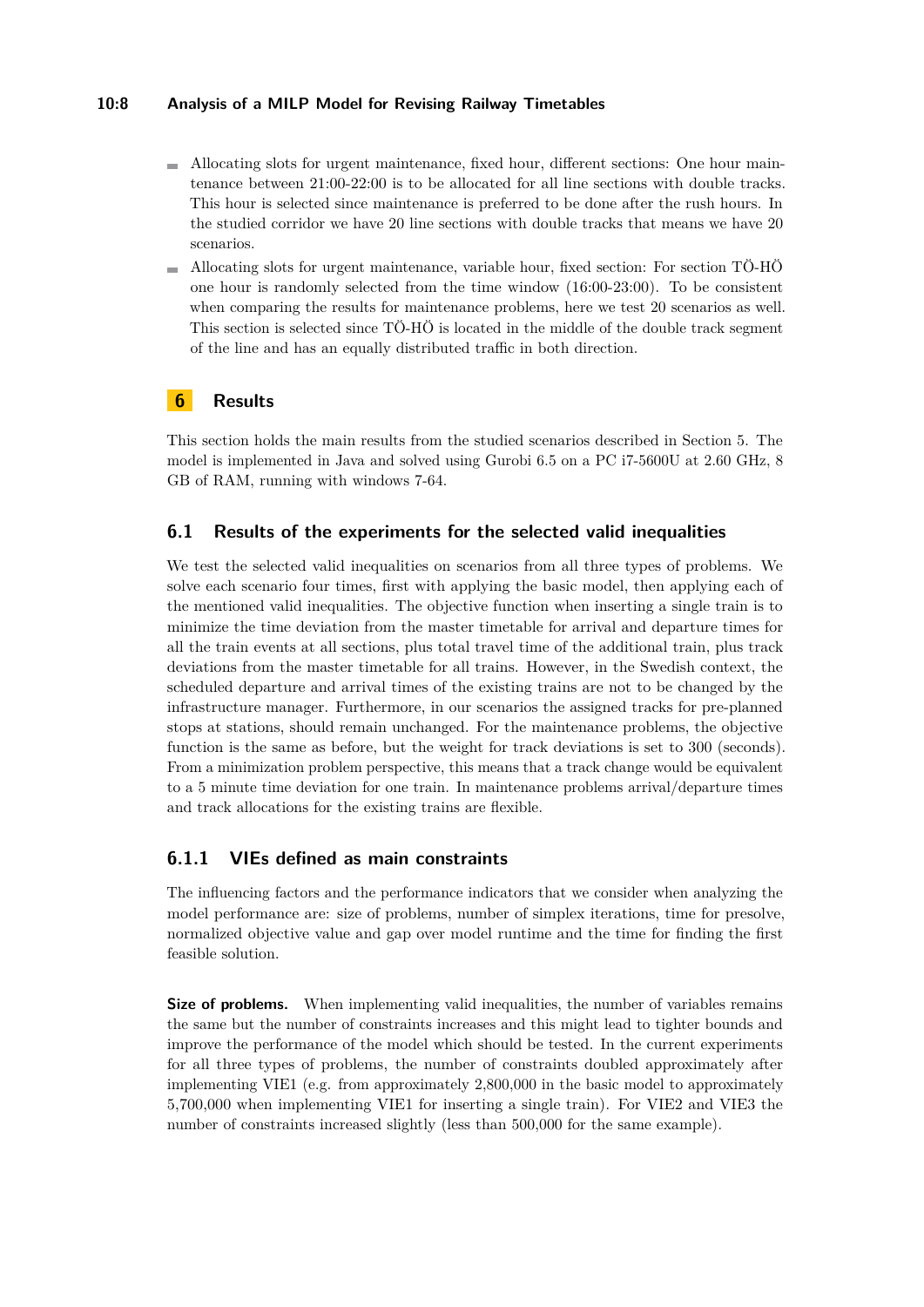**Simplex iterations.** Having fewer number of simplex iterations is not an indication of a better performance. However, comparing the number of simplex iterations can show how the model behaves when implementing certain valid inequalities. Experiments shows that the number of simplex iterations was at least doubled when implementing VIE1. The changes in the number of iterations for the other set of valid inequalities were not considerable.

**Time for presolve.** Time for presolve when implementing valid inequalities either increased or remained almost the same as the time for presolve in the basic model. For VIE1, time for presolve increased by 2 to 3 times.

**Normalized objective value and gap over model runtime and the time for finding the first feasible solution.** Figure [3](#page-9-0) shows the results from one scenario (1 out of 48) for inserting a single train. On the left we have the normalized objective value and on the right we have gap over model runtime. For this instance we can see that VIE2 and VIE3 perform almost the same as the basic model while VIE1 changes the performance. It is obvious that in the basic model and VIE2 and VIE3 the heuristics performed better, the first solution is found earlier. Later and close to the optimal solution, the heuristics find the optimal solution. In VIE1 the first solution is found later (compared to the basic model and other VIEs) and then there is a steady computation over several iterations to find the optimal solution. Figure [4](#page-9-1) shows the normalized objective values and gap for 48 scenarios when applying VIE1. The dotted lines are the results from applying VIE1 and the solid lines are the results from the basic model. We can see that in almost all of the scenarios applying VIE1 makes the model slower often because of not finding a good first feasible solution fast. We have also done some experiments with providing the first feasible solution, still VIE1 does not perform better than the basic model and the other two VIEs. From the gap results from the same set of experiments, it is obvious that the first feasible solution is found later, compared to the basic model, and the found solutions by heuristics are less frequent. When applying VIE1 proving optimality takes more time compared to the other scenarios and the basic model.

I Remark. Based on the evidences we can conclude that VIE1 causes weaker LP relaxations. In Table [1,](#page-9-2) for single train insertion problem, when applying VIE1, none of the scenarios had a shorter computation time compared to the basic model. When applying VIE2, in 30 out of 48 scenarios (62% of the scenarios) the computation time was shorter (with maximum 436 seconds and average 43 seconds, on average 28%, improvements). When applying VIE3, in 24 out of 48 scenarios (50% of the scenarios) the computation time was shorter (with maximum 155 seconds and average 25 seconds, on average 25% improvements). When implementing all sets of valid inequalities at the same time, VIE1 have a large influence on the results and the results have the same properties as implementing VIE1 only. In Table [2,](#page-10-0) the results for maintenance problems are presented. In most of the scenarios a feasible solution is found within the time limit but the gap can be large. We can observe that VIE2 and VIE3 could reduce the average computation time in scenarios with random one hour maintenance while VIE1 increased the average runtime in all maintenance scenarios.

# **6.1.2 VIEs defined as user-defined cuts**

We test whether applying VIEs as user cuts (instead of main constraints) can reduce the computation time since user cuts are generated only if some user defined criteria are valid. In our method we define the criterion where the gap is below 20%. However, VIE1 and VIE2 are not pure valid inequalities and they indeed can cut feasible MIP solution in some scenarios,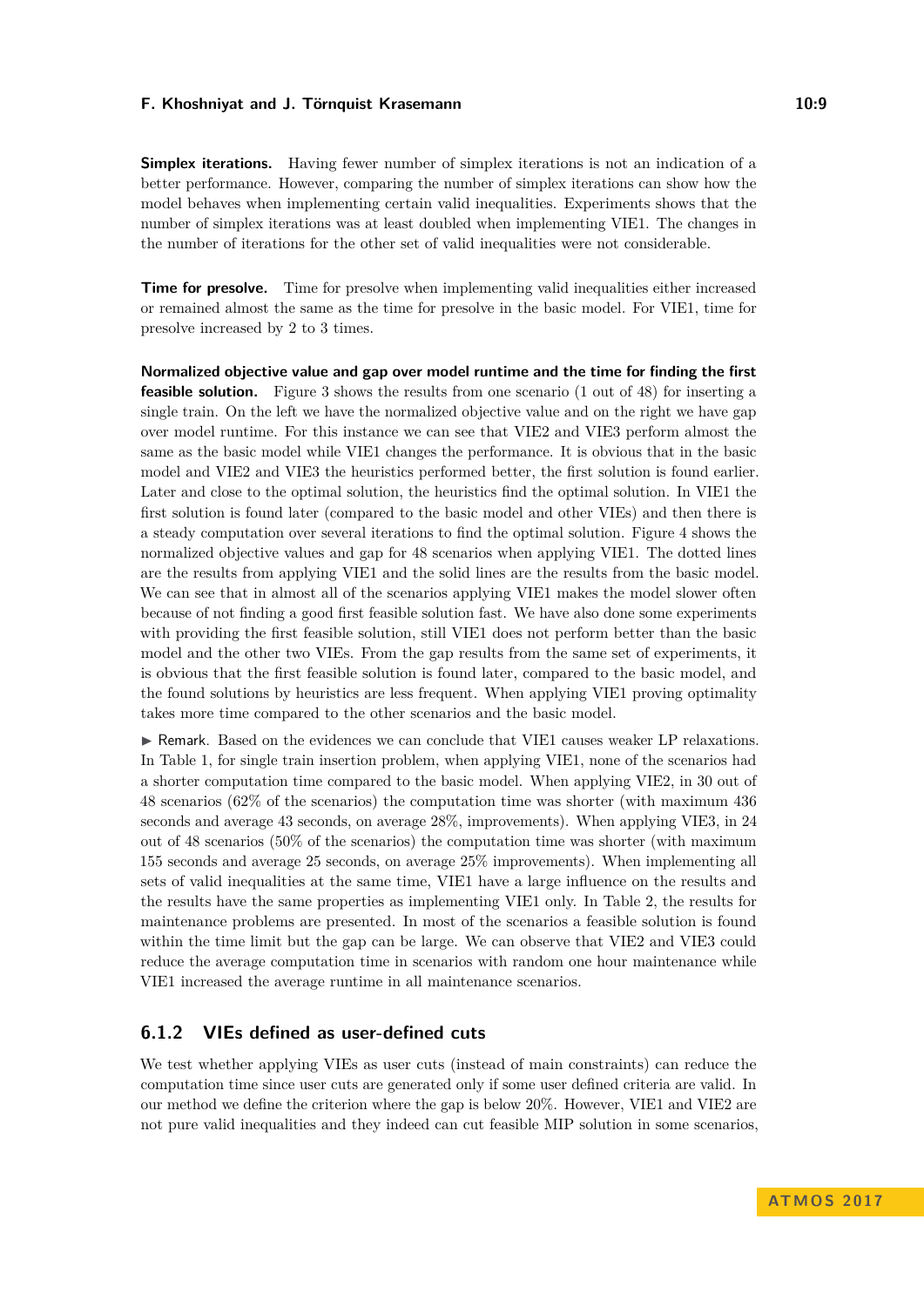<span id="page-9-0"></span>

**Figure 3** Comparing the normalized objective values and gap for one scenario instance.

<span id="page-9-1"></span>

**Figure 4** Normalized objective values and gap for 48 scenarios when inserting a single train.

<span id="page-9-2"></span>**Table 1** Results of the scenarios for testing the impact of valid inequalities on inserting a single train problem, 48 scenarios (min,avg,max).

| Inserting<br>a single<br>train | Computation<br>Time<br>(mm:ss) | Gap<br>$(\%)$ | Objective<br>value | Non-<br>optimal<br>solutions<br>(#) | Improve in<br>computation<br>time $(\%)$ |
|--------------------------------|--------------------------------|---------------|--------------------|-------------------------------------|------------------------------------------|
| <b>Basic</b>                   | $(00:07,02:13,-)$              | (0,2,22)      | (1587, 3802, 7734) | 6                                   | ΝA                                       |
| VIE1                           | $(01:38.08:10,-)$              | (0,9,32)      | (1587, 3986, 7751) | 31                                  | $\theta$                                 |
| VIE <sub>2</sub>               | $(00:07,02:04,-)$              | (0,2,22)      | (1587, 3802, 7734) | 6                                   | $28\%$ of 62\% of scen.                  |
| VIE3                           | $(00:07.02:07,-)$              | (0,2,22)      | (1587, 3802, 7734) | 6                                   | $25\%$ of $50\%$ of scen.                |

Gap tolerance: 0.03(%), Time limit: 10 min. '–' Terminated by time limit. All values are rounded.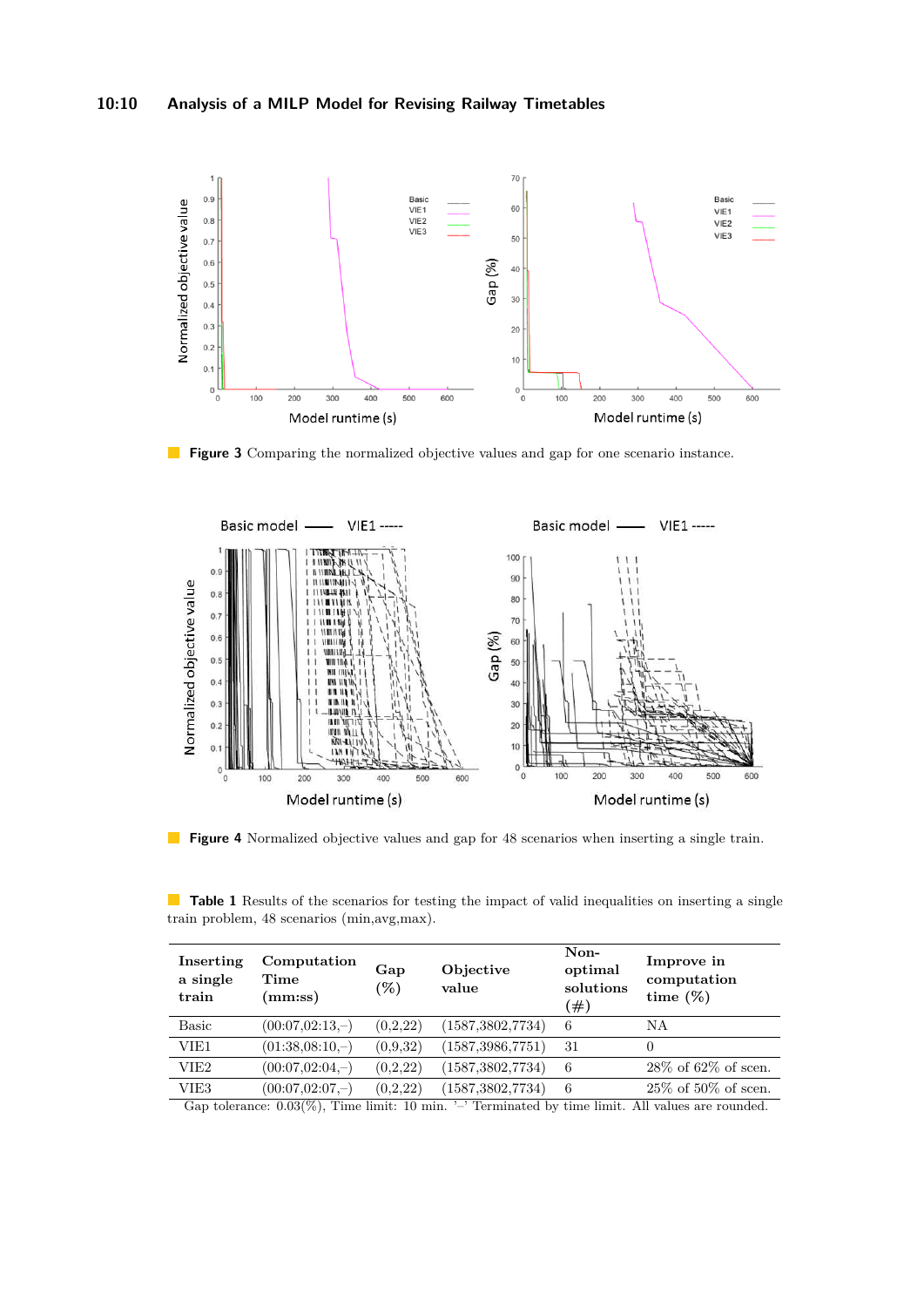| Closing<br>section | VIE.             | Maintenance<br>time window | Computation<br>time<br>(mm:ss) | Gap<br>$(\%)$ | Objective value                |
|--------------------|------------------|----------------------------|--------------------------------|---------------|--------------------------------|
| Random             | <b>Basic</b>     | 21-22                      | $(00:03,00:47,-)$              | (0,4,66)      | (1998, 9725, 60900)            |
|                    |                  |                            |                                |               | 1 non-opt.                     |
|                    |                  |                            |                                |               | 2 infeasible                   |
|                    | VIE1             | 21-22                      | $(00:07,01:13,-)$              | (0,4,75)      | (1998, 10354, 72220)           |
|                    |                  |                            |                                |               | 1 non-opt.                     |
|                    |                  |                            |                                |               | 2 infeasible                   |
|                    | VIE <sub>2</sub> | 21-22                      | $(00:03,00:49,-)$              | (0,4,69)      | (1998, 9830, 62777)            |
|                    |                  |                            |                                |               | 1 non-opt.                     |
|                    |                  |                            |                                |               | 2 infeasible                   |
|                    |                  |                            |                                |               | $\overline{(1998,9873,63549)}$ |
|                    | VIE <sub>3</sub> | 21-22                      | $(00:03,00:47,-)$              | (0,4,67)      | 1 non-opt.                     |
|                    |                  |                            |                                |               | 2 infeasible                   |
| TÖ-HÖ              | <b>Basic</b>     | 1h random                  | $(00:12,02:59,-)$              | (0,1,10)      | (9053, 25296, 41783)           |
|                    |                  |                            |                                |               | 2 non-opt.                     |
|                    |                  |                            |                                |               | 6 infeasible                   |
|                    | VIE1             | 1h random                  | $(00:29:03:01,-)$              | (0,4,30)      | (9053, 25505, 42465)           |
|                    |                  |                            |                                |               | 2 non-opt.                     |
|                    |                  |                            |                                |               | 6 infeasible                   |
|                    | VIE2             | 1h random                  | $(00:10,02:00,-)$              | (0,1,10)      | (9053, 25294, 41783)           |
|                    |                  |                            |                                |               | 2 non-opt.                     |
|                    |                  |                            |                                |               | 6 infeasible                   |
|                    |                  |                            |                                |               | (9053, 25292, 41783)           |
|                    | VIE <sub>3</sub> | 1h random                  | $(00:09:01:49,-)$              | (0,1,11)      | 2 non-opt.                     |
|                    |                  |                            |                                |               | 6 infeasible                   |

<span id="page-10-0"></span>**Table 2** Results of the scenarios for testing the impact of valid inequalities on allocating urgent maintenance problems, 20 scenarios, (min,avg,max).

Gap tolerance:  $0.03\%$ ), Time limit: 10 min.  $\cdot$  Terminated by time limit. All values are rounded.

therefore they cannot be implemented as user-defined cuts by definitions in Gurobi [\[2\]](#page-12-10). On the other hand, VIE3 can be implemented as user-defined cuts instead of main constraints. By doing so, unlike what we expected, the average of model runtime increased from 127 s to 156 s and 9 solutions out of 48 scenarios were non-optimal after 10 min model execution, compared to 6 in the basic model. One reason might be because of having too many Gurobi call-backs during the optimization process.

**Updating VIE2.** Notice that in VIE2 we did not include the condition of *"when happening on the same track"*. We can apply VIE1 and VIE2 together to make sure that VIE2 is enforced when on the same track. In this case, as mentioned before, the results are affected very much by VIE1. However, we can also reformulate VIE2 such that it will be enforced only when events are happening on the same track. We tested whether we can transform VIE2 to pure valid inequality by applying some changes. Hence, we include track allocation in the constraints [5](#page-5-1) and [6](#page-5-2) and update them, in multi tracks sections  $(C_j \geq 2)$ , for *j* ∈ *J*, *s* ∈ *S*<sub>*i*</sub>, *k* ∈ {1*...*|*K*<sub>*j*</sub>| − 2}, *q* ∈ {1*...C<sub><i>j*</sub>}:

<span id="page-10-2"></span><span id="page-10-1"></span>
$$
\lambda_{(j,k,1)} + \lambda_{(j,k+1,1)} + x_{(i_{(j,k)},s_{(j,k)},q)} + x_{(i_{(j,k+1)},s_{(j,k+1)},q)} + x_{(i_{(j,k+2)},s_{(j,k+2)},q)} \n\leq 4 + \lambda_{(j,k,2)} \n\gamma_{(j,k,1)} + \gamma_{(j,k+1,1)} + x_{(i_{(j,k)},s_{(j,k)},q)} + x_{(i_{(j,k+1)},s_{(j,k+1)},q)} + x_{(i_{(j,k+2)},s_{(j,k+2)},q)} \n\leq 4 + \gamma_{(j,k,2)}
$$
\n(9)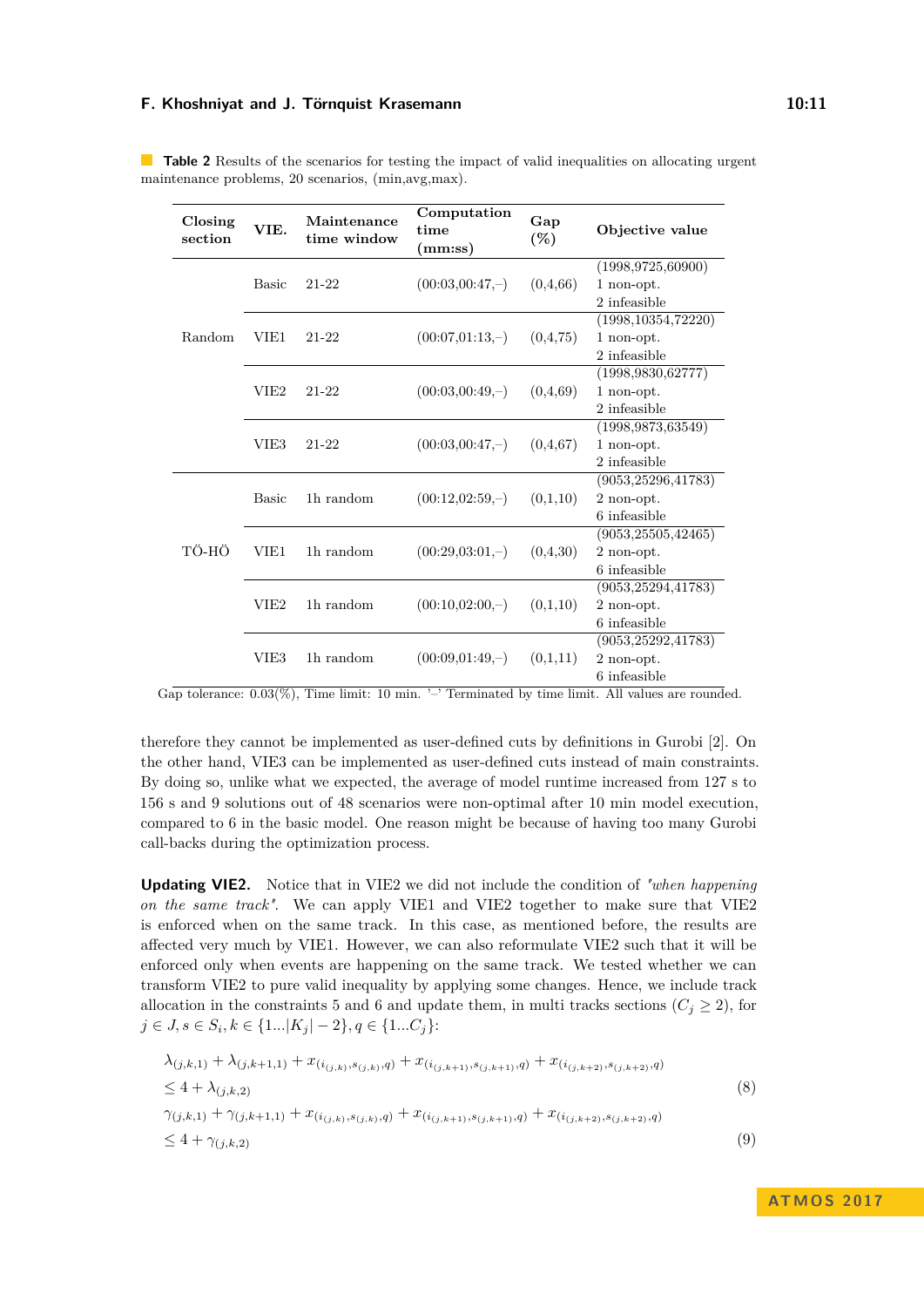### **10:12 Analysis of a MILP Model for Revising Railway Timetables**

The above constraints narrow VIE2 to those events that happen on the same track *q*. We call constraints [8](#page-10-1) and [9](#page-10-2) Updated-VIE2. The results shows that when inserting one single train, still the Updated-VIE2 can cut MIP solutions, meaning that they are not pure valid inequalities and they cannot be implemented as user cuts. However, when implemented as additional main constraints, in 33% of scenarios (16 out of 48) we had improvements in runtime with average 18% and maximum 70%. The average runtime became 118 s (compared to 124 s). For maintenance problems, in the scenarios that we tested, Updated-VIE2 never cut a MIP solution and hence could be implemented as user cuts. The results show that for random section scenarios only in 2 scenarios (out of 20) the model runtime decreased (with max 2%). In all the scenarios for random one hour in section TÖ-HÖ the model runtime increased (compared to the basic scenario).

# **6.2 Results of the experiments for hybrid big** *M*

Applying the hybrid big *M* method shows the impact of the big *M* value on the computation time. In real practice big *M* can be bounded to the time window of the timetable. The results show that the computation time is very sensitive to sharp values for *M*. The computation time for those scenarios which took 1 minute approximately (in all three types of problems), dropped to 1 or 2 seconds. However, in real practice it is not easy to estimate the sharp value of big *M* since if *M* is not big enough it might change the solution space. On the other hand having very small values for big *M* might cause confusion in Gurobi because of the scaling problem. Hence, when the sharp value is unknown, it is better to have relatively large big *M* values and let the solver deal with the scaling problem itself.

# **6.3 Other influencing factors**

We use solver Gurobi with default parameter setting. However, Gurobi has an option for parameter tuning and we can let the parameter tuning option select the best values for parameters and analyze the effects on model runtime. When inserting a single train, following the tuning option recommendations we could decrease model runtime for an instance from 115 s to 18 s. Following the recommendation from the parameter tuning option for maintenance problem, model runtime decreased from 6:06 to 4:43 (mm:ss) for an instance. Although the tuning option can help decreasing the model runtime, it is difficult to find a tuning pattern for different types of problems. This means that to have relatively good results, the set of tuning parameters needs to be optimized for each separate problem.

# **7 Conclusions and future research**

The strengths and weaknesses of a MILP model are analyzed for certain practical timetabling problems. To decrease the computation time, three different groups of valid inequalities were tested on a rather limited set of scenarios and their impact on computation was studied. Results show that valid inequalities VIE2 (transitivity) and VIE3 (section balance) for some scenarios can improve model performance but they did not have a significant effect on the computation time. Valid inequalities VIE1 (enforcing values for  $\gamma$  and  $\lambda$ ), caused weak relaxation and they did not improve model performance for the limited number of scenarios we evaluated. The reason behind is that this set of valid inequalities can cut degenerate MIP solutions. Therefore, they make the model tighter and remove some feasible MIP solutions which have a negative impact on LP relaxation and the embedded heuristics in Gurobi. Valid inequalities can be implemented as user defined cuts in Gurobi only if the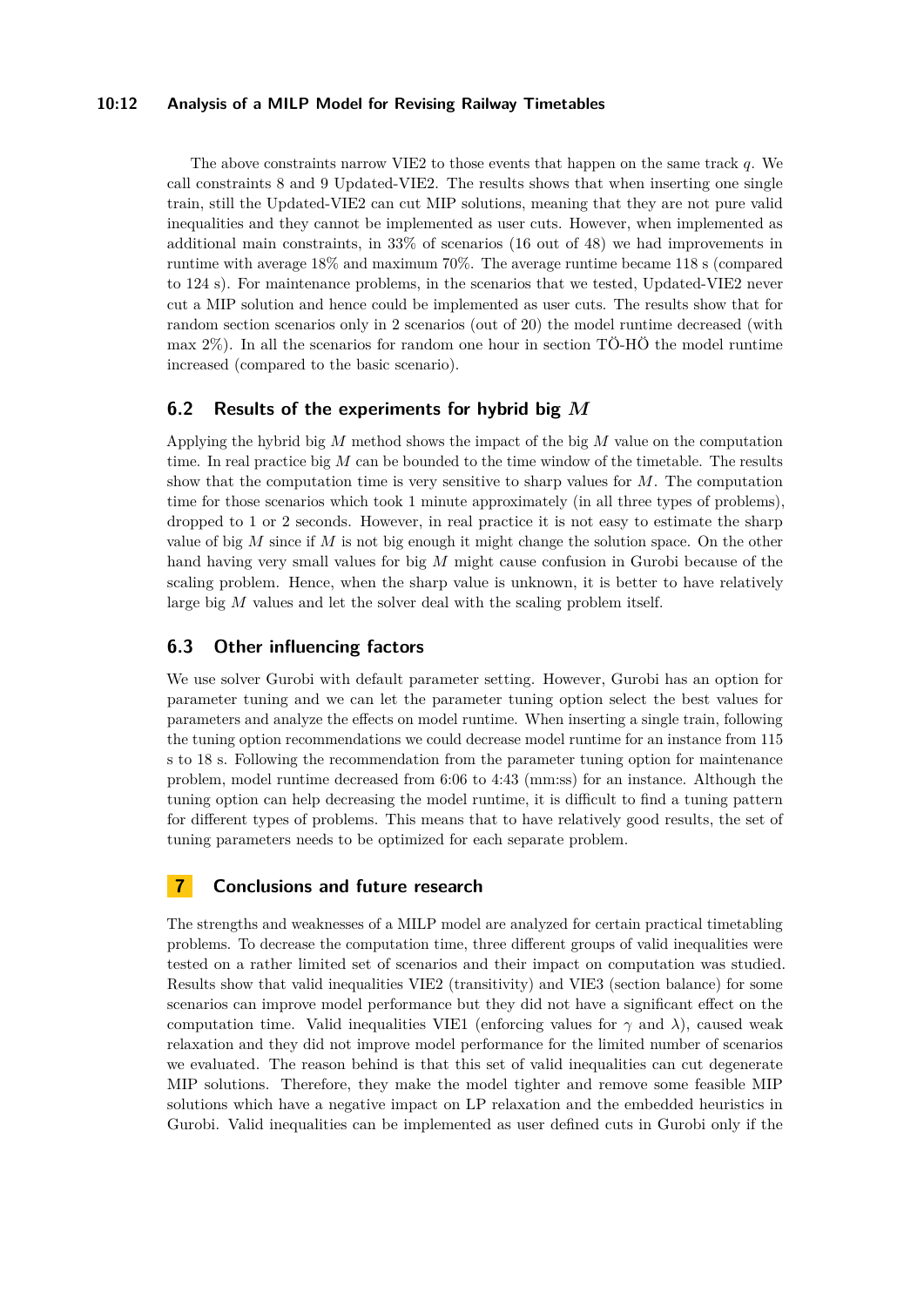VIEs do not cut any feasible MIP solutions. In our scenarios this method is therefore possible only for VIE3 (section balance). However, after implementing VIE3 as user-cuts the model runtime increased slightly. This might be because of having too many call-backs during the optimization process. The parameter tuning option in Gurobi is strong but it is scenario specific and the optimal parameter setting for one scenario cannot be extended to the other scenarios. Furthermore, this tool is only useful if optimality can be reached in a reasonable time. Providing sharp big *M* values for the studied scenarios, improved model performance which can indicate that the model is sensitive to big *M* values.

In this research only those boosting methods related to improving model formulation were explored. Introducing auxiliary variables to improve LP relaxations and boosting methods related to providing search algorithms can be investigated in future studies.

#### **References**

- <span id="page-12-7"></span>**1** Valentina Cacchiani, Dennis Huisman, Martin Kidd, Leo Kroon, Paolo Toth, Lucas Veelenturf, and Joris Wagenaar. An overview of recovery models and algorithms for real-time railway rescheduling. *Transportation Research Part B: Methodological*, 63:15–37, May 2014. [doi:10.1016/j.trb.2014.01.009](http://dx.doi.org/10.1016/j.trb.2014.01.009).
- <span id="page-12-10"></span>**2** Inc. Gurobi Optimization. Gurobi optimizer reference manual, 2017. URL: [http://www.](http://www.gurobi.com) [gurobi.com](http://www.gurobi.com).
- <span id="page-12-0"></span>**3** Fahimeh Khoshniyat and Johanna Törnquist Krasemann. On-demand timetabling in dense railway networks: Methods and challenges. In *Proceedings of 7th International Conference on Railway Operations Modelling and Analysis - RailLille*, 2017.
- <span id="page-12-2"></span>**4** Ed Klotz and Alexandra M. Newman. Practical guidelines for solving difficult mixed integer linear programs. *Surveys in Operations Research and Management Science*, 18(1–2):18–32, October 2013. [doi:10.1016/j.sorms.2012.12.001](http://dx.doi.org/10.1016/j.sorms.2012.12.001).
- <span id="page-12-6"></span>**5** Richard M Lusby, Jesper Larsen, Matthias Ehrgott, and David Ryan. Railway track allocation: models and methods. *OR spectrum*, 33(4):843–883, 2011.
- <span id="page-12-8"></span>**6** Sylvain Mouret, Ignacio E. Grossmann, and Pierre Pestiaux. Time representations and mathematical models for process scheduling problems. *Computers & Chemical Engineering*, 35(6):1038–1063, June 2011. [doi:10.1016/j.compchemeng.2010.07.007](http://dx.doi.org/10.1016/j.compchemeng.2010.07.007).
- <span id="page-12-4"></span>**7** Paola Pellegrini, Grégory Marliere, Raffaele Pesenti, and Joaquín Rodriguez. RECIFE-MILP: An Effective MILP-Based Heuristic for the Real-Time Railway Traffic Management Problem. *IEEE Transactions on Intelligent Transportation Systems*, 16(5):2609–2619, October 2015. [doi:10.1109/TITS.2015.2414294](http://dx.doi.org/10.1109/TITS.2015.2414294).
- <span id="page-12-1"></span>**8** Johanna Törnquist and Jan A. Persson. N-tracked railway traffic re-scheduling during disturbances. *Transportation Research Part B: Methodological*, 41(3):342–362, 2007. [doi:](http://dx.doi.org/10.1016/j.trb.2006.06.001) [10.1016/j.trb.2006.06.001](http://dx.doi.org/10.1016/j.trb.2006.06.001).
- <span id="page-12-5"></span>**9** Johanna Törnquist Krasemann. Computational decision-support for railway traffic management and associated configuration challenges: An experimental study. *Journal of Rail Transport Planning & Management*, 2015. [doi:10.1016/j.jrtpm.2015.09.002](http://dx.doi.org/10.1016/j.jrtpm.2015.09.002).
- <span id="page-12-3"></span>**10** Juan P. Vielma. Mixed Integer Linear Programming Formulation Techniques. *SIAM Review*, 57(1):3–57, January 2015. [doi:10.1137/130915303](http://dx.doi.org/10.1137/130915303).
- <span id="page-12-9"></span>**11** Peter J. Zwaneveld, Leo G. Kroon, and Stan P.M. van Hoesel. Routing trains through a railway station based on a node packing model. *European Journal of Operational Research*,  $128(1):14 - 33, 2001.$  [doi:10.1016/S0377-2217\(00\)00087-4](http://dx.doi.org/10.1016/S0377-2217(00)00087-4).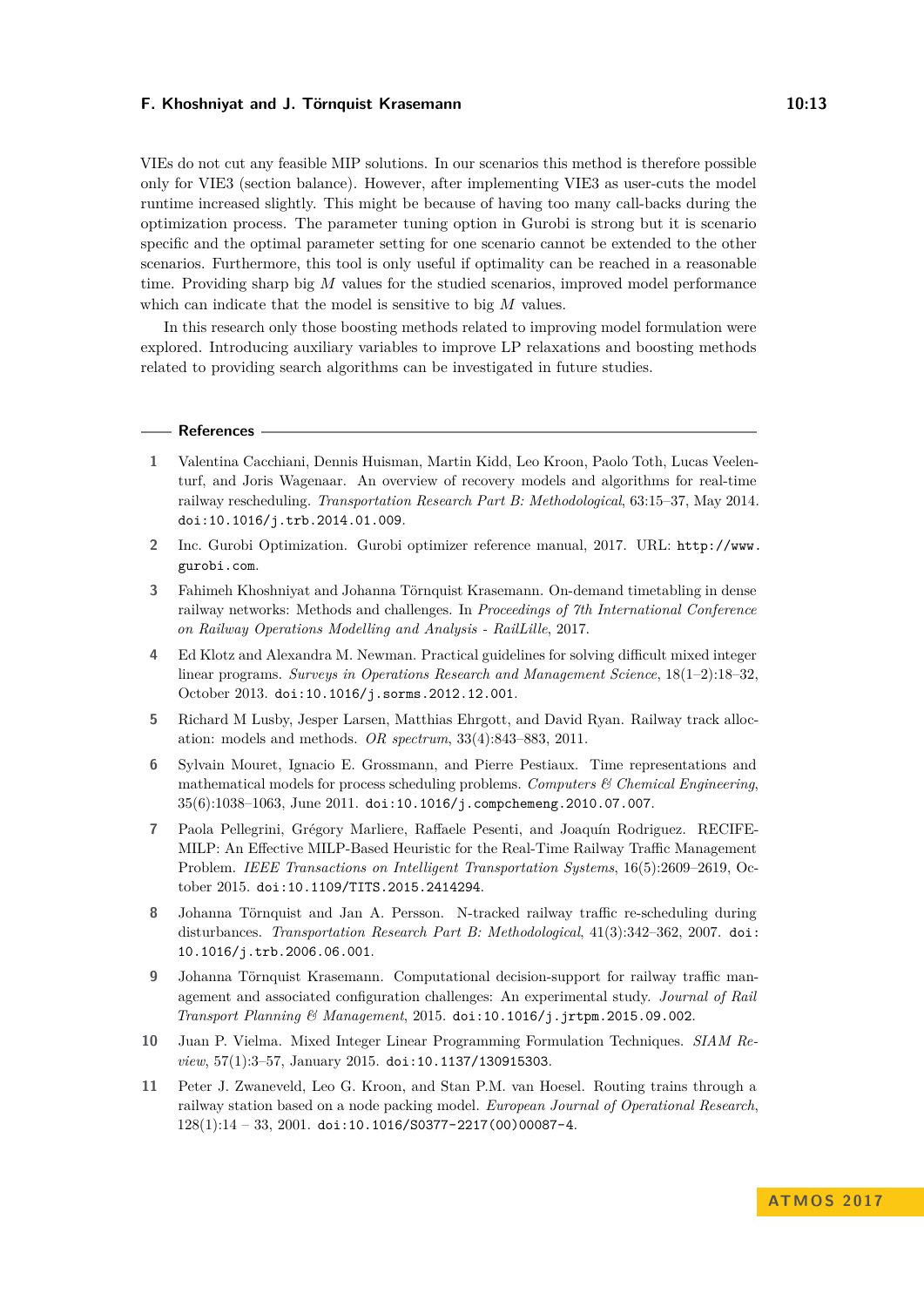#### **10:14 Analysis of a MILP Model for Revising Railway Timetables**

### <span id="page-13-0"></span>**A Appendix: The applied timetabling model**

In this appendix a complete description of the used optimization model is given. The model is a mixed integer linear program (MILP) and an event-based description of railway traffic. An event represents a train *i* passing a section *j* while occupying track *q*. We distinguish between train event *s* and section event *k*. To denote a train involved in the *k th* event of section *j*, we write  $i_{(j,k)}$  and we let  $s_{(j,k)}$  denote the corresponding train event. Given a train *i* and its train event *s*, we identify the corresponding section as  $j_{(i,s)}$ .

**Sets and parameters.** *T*: set of trains. *J*: set of sections. *S<sup>i</sup>* : ordered set of events for train  $i \in T$ , it contains all the section numbers traversed by train *i*.  $K_i$ : ordered set of events for section  $j \in J$ , it contains all the train numbers that pass section *j*.  $C_j$ : number of tracks at each station *j*.  $\hat{t}^B_{(i,s)}$ : initial start time of train  $i \in T$  at event  $s \in S_i$ .  $\hat{t}^E_{(i,s)}$ : initial end time of  $i \in T$  at event  $s \in S_i$ .  $t_j^c$ : clearance time at section *j*.  $t_{(i,s)}^{min}$ : minimum time required for train *i* to pass event *s*.  $q_{(i,s)}$ : track number assigned to train *i* at train event *s*.  $l_i$ : Length for train *i*.  $L_{(j,q)}$ : Length for track *q* in section *j*. *M*: sufficiently large constant, here 86400 seconds.  $h_t$ : technical minimum headway time between any two consecutive trains *i* and  $i+1$ on a section.  $\rho_{(i,s)}$  is 1 if train *i* has a scheduled stop at train event *s* and 0 otherwise.  $\delta_{(i,s)}$ is 1 if event *s* for train *i* is on a line section and 0 if event *s* for train *i* is at a station section.  $\mu_{(j)}$  is 1 if section *j* is a line section and 0 if section *j* is a station section.  $\phi_{(i)}$  is 1 if direction for train *i* is southbound and 0 if direction for train *i* is northbound.  $\theta_{(j)}$  is 1 if simultaneous arrival at station *j* is allowed and is 0 if simultaneous arrival at station *j* is not allowed.

**Variables.**  $t_{(i,s)}^B \geq 0$ : start time of train  $i \in T$  at event  $s \in S_i$ .  $t_{(i,s)}^E \geq 0$ : end time of train  $i \in T$  at event  $s \in S_i$ .  $d_{(i,s)} \geq 0$ : absolute deviation between the new calculated departure time and the initial departure time for train *i* at event *s*.  $a_{(i,s)} \geq 0$ : absolute deviation between the new calculated arrival time and the initial arrival time for train *i* at event *s*.  $x_{(i,s,q)}$  is 1 if track *q* is assigned to train *i* at event *s* and 0 otherwise.  $\gamma_{(j,k,v)}$  is 1 if event *k* occurs before event  $k+v$ , as in the initial timetable  $(k < k+v)$  and is 0 otherwise.  $\lambda_{(j,k,v)}$  is 1 if event *k* is changed to occur after event  $k+v$  ( $k < k+v$  &  $C_j \geq 2$ ), and 0 otherwise.  $\omega_{(j,k,v)}$ is 1 if event *k* is on a station and occurs before event  $k+v$  and  $(k < k+v, \delta_{(i_{(j,k)}, s_{(j,k)})}) = 0$ ,  $\delta_{(i_{(j,k+v)},s_{(j,k+v)})} = 0, C_j \geq 2$ . It takes value 0 if event *k* is on a station and occurs after event  $k+v$ .  $y_{(i,s)} \geq 0$  is 1, if the allocated track number is different from the allocated track number in the master timetable, 0 otherwise.

#### **Objective function**

$$
\min[\sum_{i \in T} \sum_{s \in S_i} ((d_{(i,s)} + a_{(i,s)}) \cdot w_1) + \sum_{i \in T} \sum_{s \in S_i} (y_{(i,s)} \cdot w_2)] \tag{10}
$$

### **Constraints**

$$
|t_{(i,s)}^B - \hat{t}_{(i,s)}^B| \le d_{(i,s)} \qquad , \qquad i \in T, s \in S_i \tag{11}
$$

$$
|t_{(i,s)}^E - \hat{t}_{(i,s)}^E| \le a_{(i,s)} \qquad , \qquad i \in T, s \in S_i \tag{12}
$$

$$
x_{(i,s,q')} \le y_{(i,s)} \qquad , \qquad i \in T, s \in S_i, C_{j_{(i,s)}} \ge 2 \quad \& \quad q'_{(i,s)} \ne q_{(i,s)} \tag{13}
$$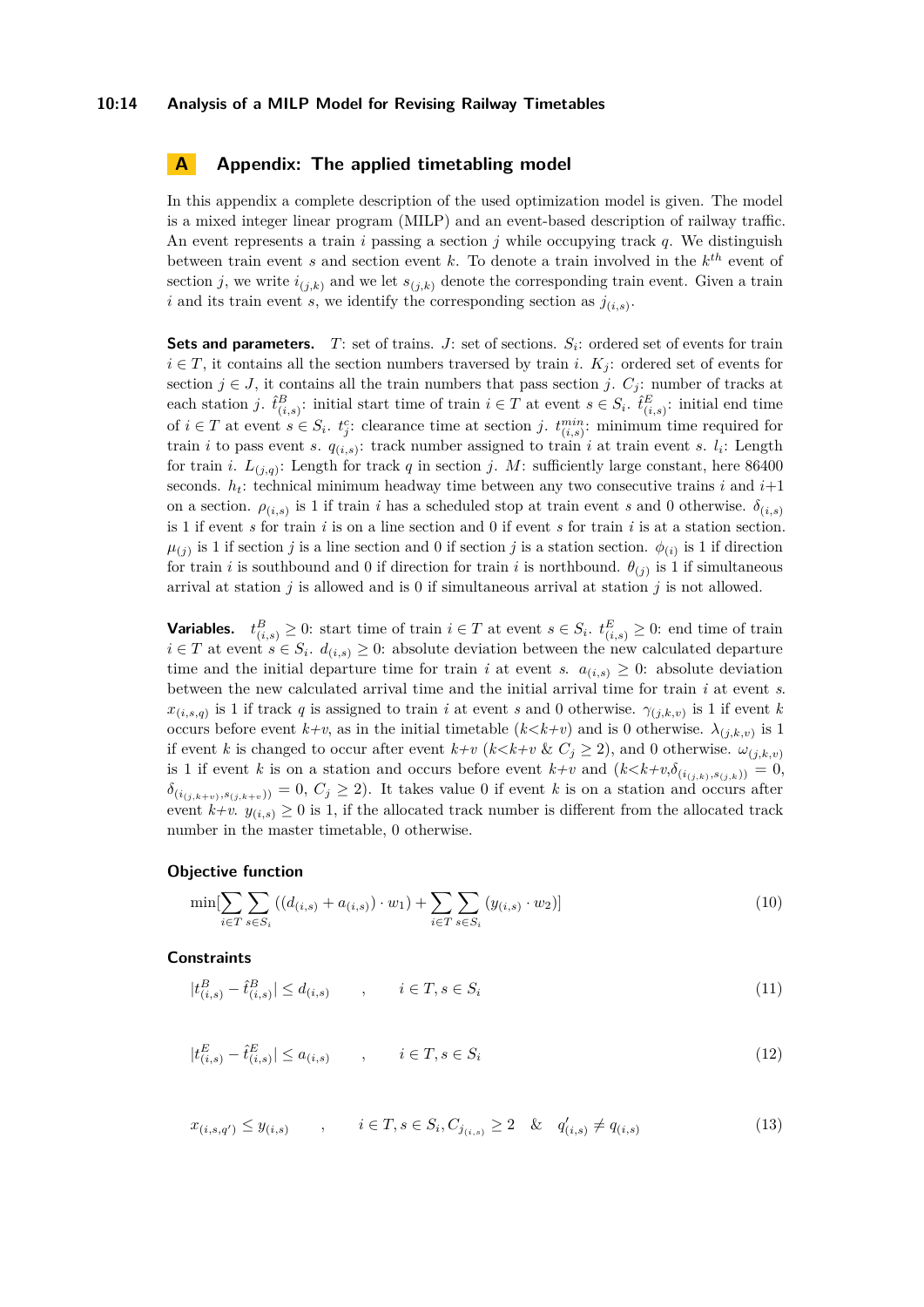$$
y_{(i,s)} \le 1 - x_{(i,s,q')} \qquad , \qquad i \in T, s \in S_i, C_{j_{(i,s)}} \ge 2 \quad \& \quad q'_{(i,s)} = q_{(i,s)} \tag{14}
$$

$$
y_{(i,s)} \le 0 \qquad , \qquad i \in T, s \in S_i, C_{j_{(i,s)}} = 1 \tag{15}
$$

$$
t_{(i,s)}^E = t_{(i,s+1)}^B, \qquad i \in T, s \in S_i
$$
\n(16)

$$
t_{(i,s)}^E \ge t_{(i,s)}^B + t_{(i,s)}^{min} \qquad , \qquad i \in T, s \in S_i \tag{17}
$$

$$
t_{(i,1)}^B \ge \hat{t}_{(i,1)}^B \qquad , \qquad i \in T \tag{18}
$$

$$
t_{(i,s)}^E \ge \hat{t}_{(i,s)}^E \qquad , \qquad i \in T, s \in S_i : \rho_{(i,s)} = 1 \tag{19}
$$

$$
x_{(i,s,q_{(i,s)})} = 1 \qquad , \qquad i \in T, s \in S_i : \delta_{(i,s)} = 1 \tag{20}
$$

$$
t_{(i,1)}^B = \hat{t}_{(i,1)}^B \qquad , \qquad i \in T : \hat{t}_{(i,1)}^B \le T_0 \tag{21}
$$

$$
x_{(i,1,q_{(i,1)})} = 1 \qquad , \qquad i \in T : C_{j_{(i,1)}} \ge 2, \hat{t}_{(i,1)}^B \le T_0 \tag{22}
$$

When event *k* happens before event  $k + v$ , as it is in the initial plan then:  $j \in J$  &  $k \in$  $\{1...(|K_j|-1)\}\&\ v\in\{1...(|K_j|-k)\}\ :\ \phi_{i_{(j,k)}}\neq\phi_{i_{(j,k+v)}}$ 

<span id="page-14-1"></span>
$$
t^{B}_{(i_{(j,k+v)},s_{(j,k+v)})} - t^{E}_{(i_{(j,k)},s_{(j,k)})} \geq \gamma_{(j,k,v)} \cdot t^{c}_{j} - M \cdot (1 - \gamma_{(j,k,v)}) \tag{23}
$$

When event  $k$  happens after event  $k + v$ , the order is reversed compared to the initial plan.

<span id="page-14-3"></span>
$$
t^{B}_{(i_{(j,k)},s_{(j,k)})} - t^{E}_{(i_{(j,k+v)},s_{(j,k+v)})} \ge (1 - \gamma_{(j,k,v)}) \cdot t^{c}_{j} - M \cdot \gamma_{(j,k,v)}
$$
(24)

When the order of trains is reversed compared to the initial order; this constraint is only necessary for double tracks.

<span id="page-14-0"></span>
$$
t^{B}_{(i_{(j,k)}, s_{(j,k)})} - t^{E}_{(i_{(j,k+v)}, s_{(j,k+v)})} \geq \lambda_{(j,k,v)} \cdot t^{c}_{j} - M \cdot (1 - \lambda_{(j,k,v)}) \tag{25}
$$

$$
\lambda_{(j,k,v)} + \gamma_{(j,k,v)} \le 1 \qquad , \qquad C_j \ge 2 \tag{26}
$$

For single and double track keeping the initial order:  $j \in J \& k \in \{1...(|K_j|-1)\}\& v \in$  $\{1...(|K_j|-k)\}\t: \phi_{i_{(j,k)}} = \phi_{i_{(j,k+v)}}$ 

<span id="page-14-4"></span>
$$
t^{B}_{(i_{(j,k+v)},s_{(j,k+v)})} - t^{B}_{(i_{(j,k)},s_{(j,k)})} \ge h_t - M \cdot (1 - \gamma_{(j,k,v)})
$$
\n
$$
(27)
$$

<span id="page-14-2"></span>**ATMO S 2 0 1 7**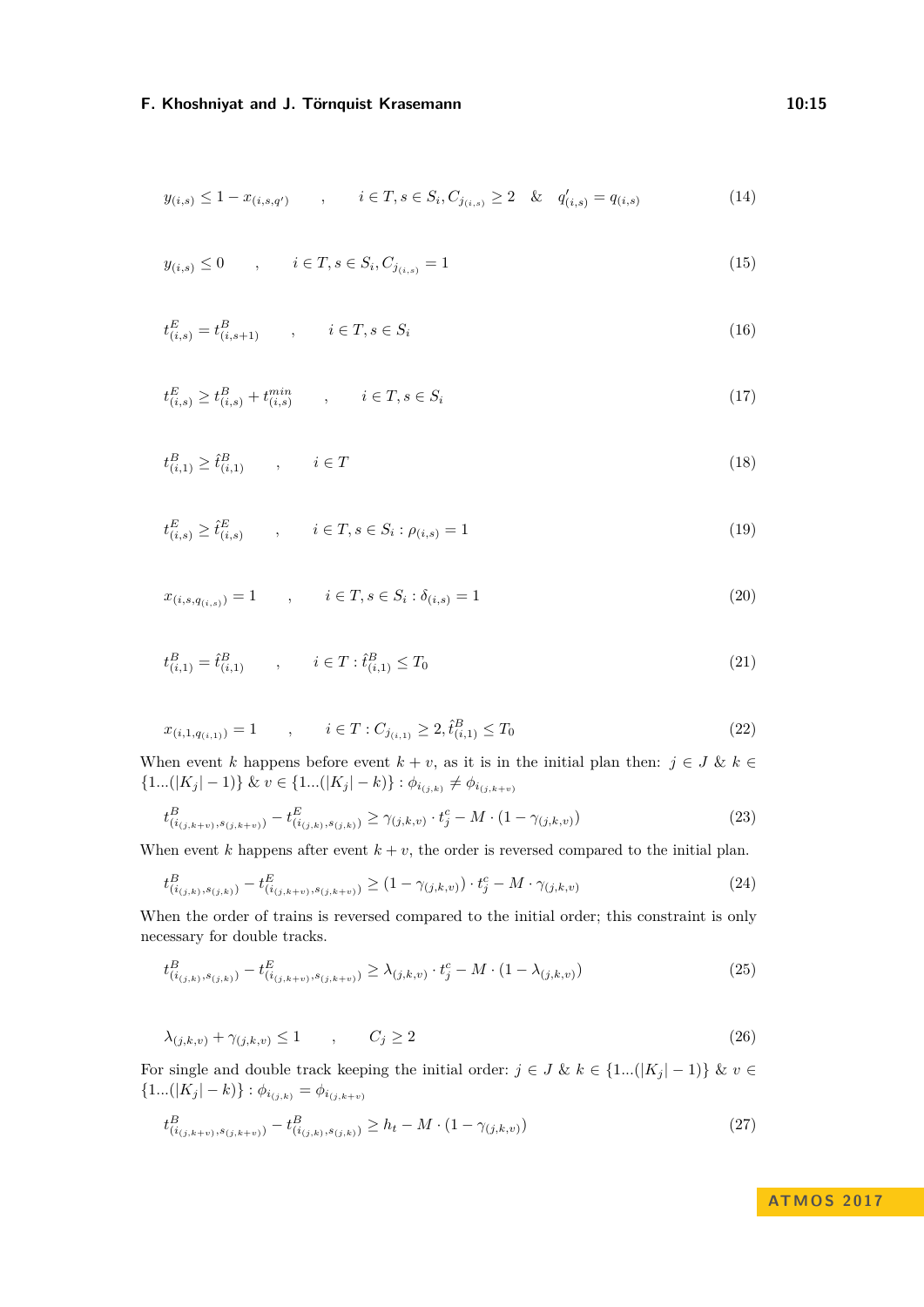### **10:16 Analysis of a MILP Model for Revising Railway Timetables**

<span id="page-15-2"></span>
$$
t_{(i_{(j,k+v)},s_{(j,k+v)})}^{E} - t_{(i_{(j,k)},s_{(j,k)})}^{E} \ge h_t - M \cdot (1 - \gamma_{(j,k,v)})
$$
\n(28)

For double tracks with reverse order:  $j \in J$  &  $k \in \{1...(|K_j|-1)\}$  &  $v \in \{1...(|K_j|-k)\}$ :  $\phi_{i_{(j,k)}} = \phi_{i_{(j,k+v)}}$ 

<span id="page-15-5"></span><span id="page-15-3"></span>
$$
t^{B}_{(i_{(j,k)}, s_{(j,k)})} - t^{B}_{(i_{(j,k+v)}, s_{(j,k+v)})} \ge h_t - M \cdot (1 - \lambda_{(j,k,v)})
$$
\n(29)

$$
t_{(i_{(j,k)},s_{(j,k)})}^E - t_{(i_{(j,k+v)},s_{(j,k+v)})}^E \ge h_t - M \cdot (1 - \lambda_{(j,k,v)})
$$
\n(30)

$$
\sum_{q=1}^{C_{j_{(i,s)}}} x_{(i,s,q_{(i,s)})} = 1 \qquad , \qquad i \in T, s \in S_i, C_{j_{(i,s)}} \ge 2 \tag{31}
$$

$$
x_{(i,s,q_{(i,s)})} = x_{(i,s+1,q_{(i,s+1)})}, \qquad i \in T, s \in S_i : C_{j_{(i,s)}} \ge 2, C_{j_{(i,s)}} = C_{j_{(i,s+1)}} \tag{32}
$$
  
For  $j \in J, s \in S_i, i \in T, k \in \{1...|K_j|-1 \le [1...|K_j|-k\} : \mu_{j_{(i,s)}} = 0 \& C_j \ge 2 \& \theta_{(j)} = 0$ 

<span id="page-15-1"></span><span id="page-15-0"></span>
$$
x_{(i_{(j,k+v)},s_{(j,k+v)},q_{(i,s)})} + x_{(i_{(j,k)},s_{(j,k)},q_{(i,s)})} \le \gamma_{(j,k,v)} + \lambda_{(j,k,v)} + 1
$$
\n(33)

<span id="page-15-4"></span>
$$
t^{B}_{(i_{(j,k+v)},s_{(j,k+v)})} - t^{B}_{(i_{(j,k)},s_{(j,k)})} \ge t^{c}_{j} \cdot \omega_{(j,k,v)} - M \cdot (1 - \omega_{(j,k,v)})
$$
\n(34)

$$
t^{B}_{(i_{(j,k)},s_{(j,k)})} - t^{B}_{(i_{(j,k+v)},s_{(j,k+v)})} \ge t^{c}_{j} \cdot (1 - \omega_{(j,k,v)}) - M \cdot \omega_{(j,k,v)}
$$
(35)

$$
\gamma_{(j,k,v)} \le \omega_{(j,k,v)}\tag{36}
$$

$$
\lambda_{(j,k,v)} + \omega_{(j,k,v)} \le 1 \tag{37}
$$

 $\text{For } i \in \mathcal{T}, s \in S_i, q \in \{1...|C_j|\} : \mu_{j(i,s)} = 0 \& \rho_{i,s} = 0 \& C_{j(i,s)} \geq 2 \& l_i > L_{(j,q)}$ *E*

$$
t_{(i,s)}^E - t_{(i,s)}^B \le M \cdot (1 - x_{(i,s,q)}) \tag{38}
$$

# **A.1 Adjustments in the extended model**

The model is extended to solve problems of inserting additional trains and allocating slots for urgent maintenance (defined as virtual additional trains). All the additional trains should respect all the previous constraints. Therefore the additional trains are added to the set of trains *T* but they can be distinguished by their train number.